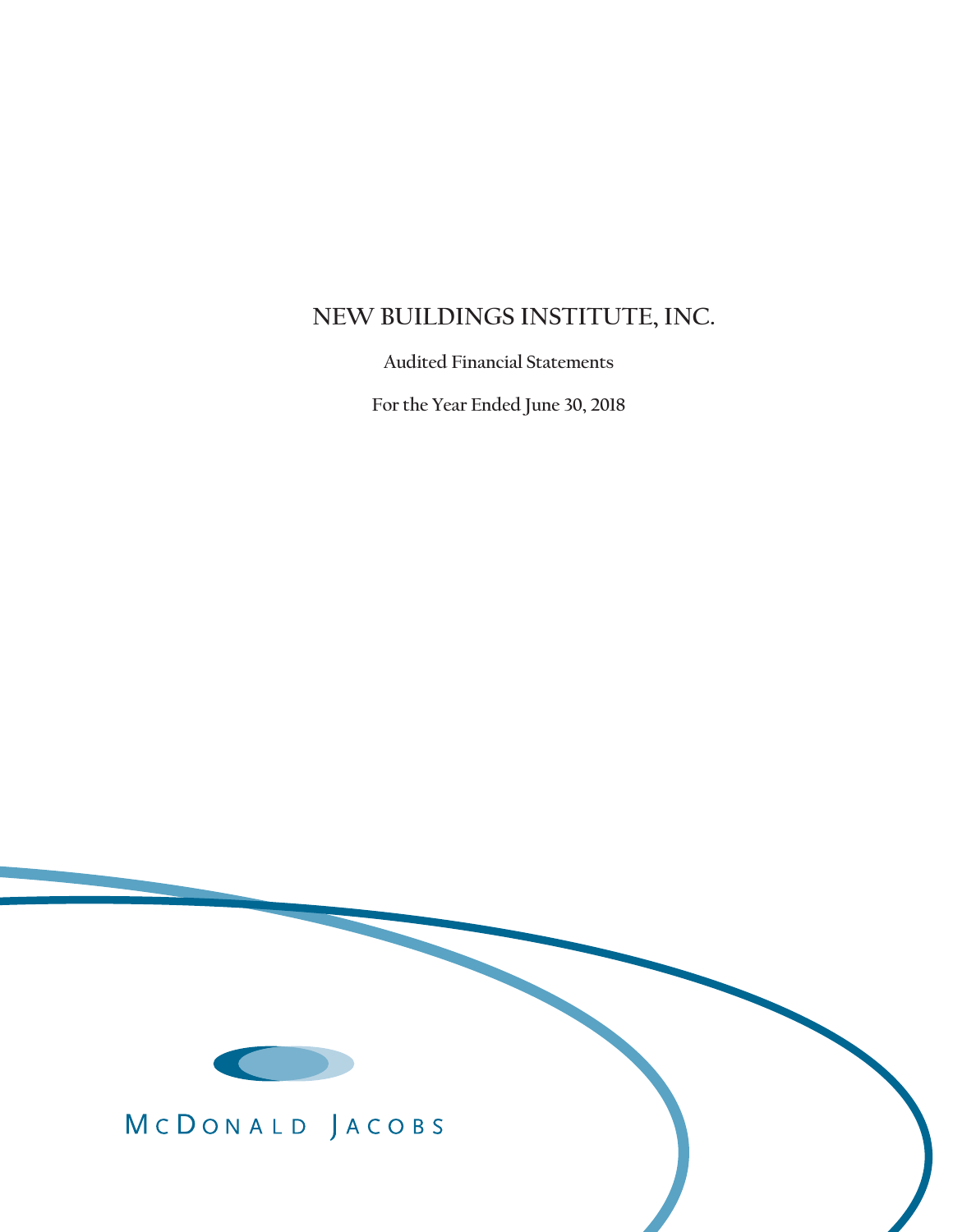

## **INDEPENDENT AUDITOR'S REPORT**

To the Board of Directors New Buildings Institute, Inc.

We have audited the accompanying financial statements of New Buildings Institute, Inc. (the Institute) (a nonprofit corporation), which comprise the statement of financial position as of June 30, 2018, and the related statements of activities, functional expenses, and cash flows for the year then ended, and the related notes to the financial statements.

#### **Management's Responsibility for the Financial Statements**

Management is responsible for the preparation and fair presentation of these financial statements in accordance with accounting principles generally accepted in the United States of America; this includes the design, implementation, and maintenance of internal control relevant to the preparation and fair presentation of financial statements that are free from material misstatement, whether due to fraud or error.

#### **Auditor's Responsibility**

audit. We conducted our audit in accordance with auditing standards generally<br>accepted in the United States of America. Those standards require that we plan and Our responsibility is to express an opinion on these financial statements based on our audit. We conducted our audit in accordance with auditing standards generally perform the audit to obtain reasonable assurance about whether the financial statements are free from material misstatement.

An audit involves performing procedures to obtain audit evidence about the amounts and disclosures in the financial statements. The procedures selected depend on the auditor's judgment, including the assessment of the risks of material misstatement of the financial statements, whether due to fraud or error. In making those risk assessments, the auditor considers internal control relevant to the Institute's preparation and fair presentation of the financial statements in order to design audit procedures that are appropriate in the circumstances, but not for the purpose of expressing an opinion on the effectiveness of the Institute's internal control. Accordingly, we express no such opinion. An audit also includes evaluating the appropriateness of accounting policies used and the reasonableness of significant accounting estimates made by management, as well as evaluating the overall presentation of the financial statements.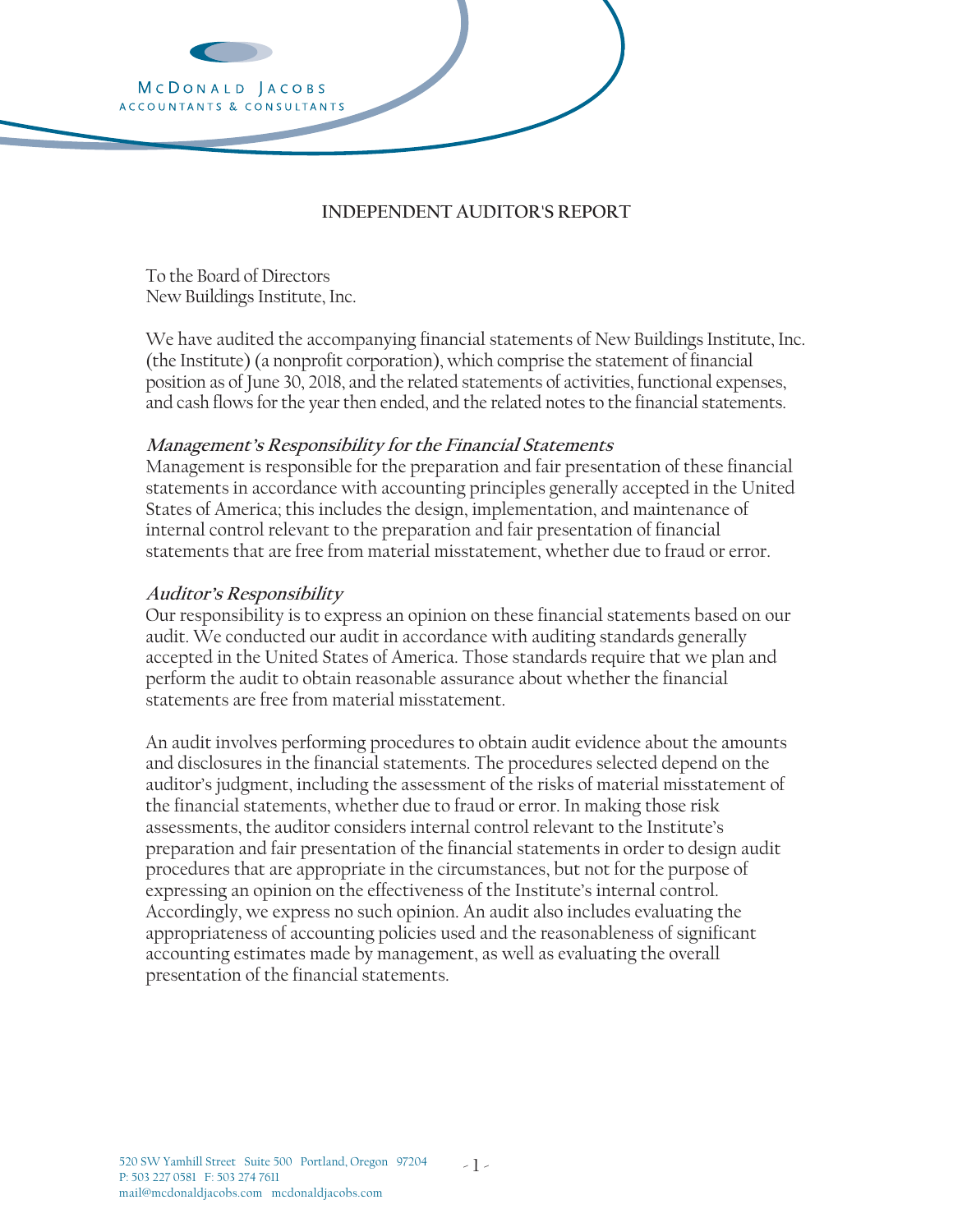We believe that the audit evidence we have obtained is sufficient and appropriate to provide a basis for our audit opinion.

# **Opinion**

In our opinion, the financial statements referred to above present fairly, in all material respects, the financial position of New Buildings Institute, Inc., and changes in its net assets and its cash flows for the year then ended in accordance with accounting principles generally accepted in the United States of America.

# **Report on Summarized Comparative Information**

We have previously audited New Buildings Institute's 2017 financial statements, and we expressed an unmodified audit opinion on those audited financial statements in our report dated October 23, 2017. In our opinion, the summarized comparative information presented herein as of and for the year ended June 30, 2017 is consistent, in all material respects, with the audited financial statements from which it has been derived.

McDonald Jacobs, P.C.

Portland, Oregon October 30, 2018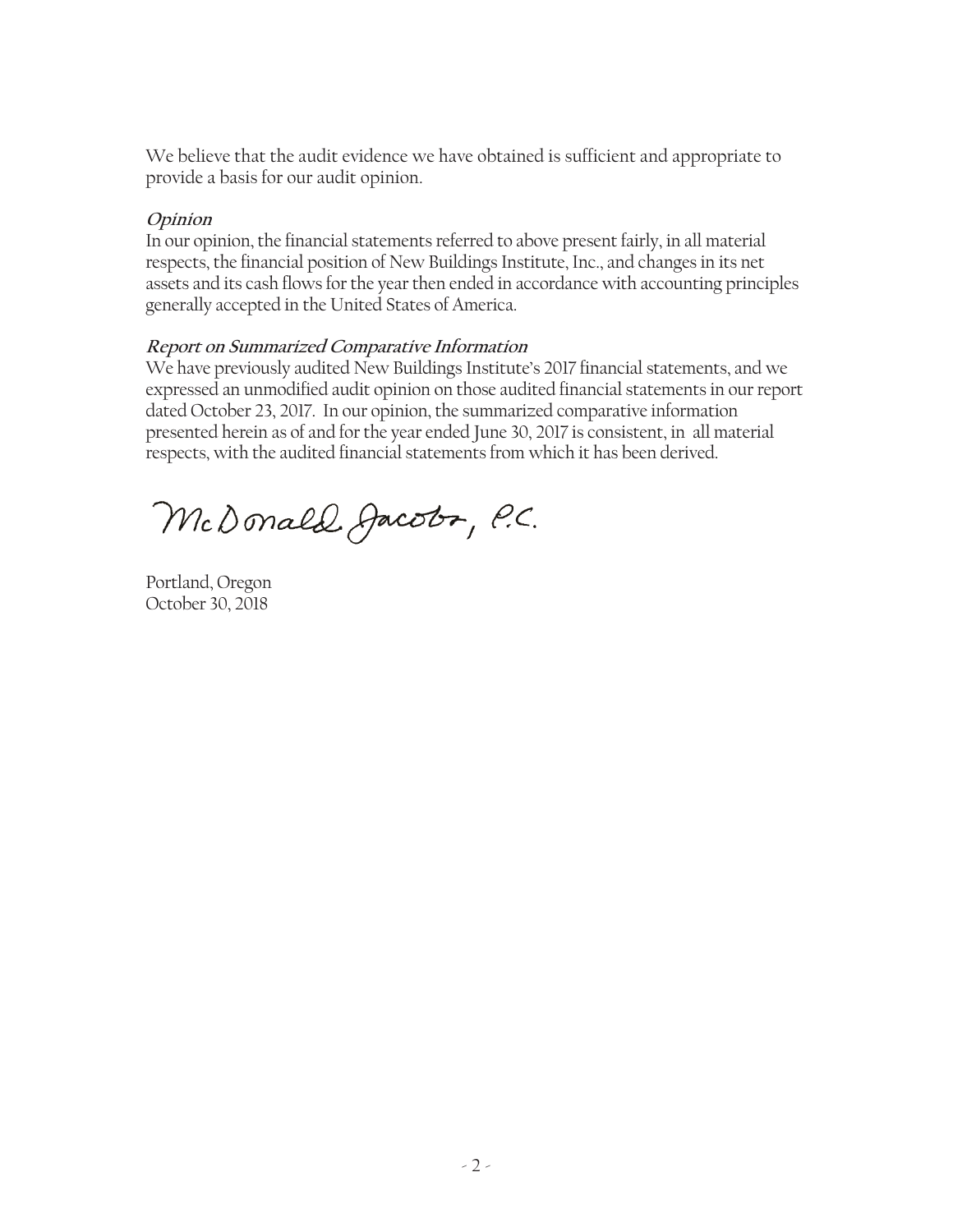# **NEW BUILDINGS INSTITUTE, INC. STATEMENT OF FINANCIAL POSITION June 30, 2018 (With comparative totals for 2017)**

|                                   | 2018          | 2017                     |
|-----------------------------------|---------------|--------------------------|
| <b>ASSETS</b>                     |               |                          |
| Cash and cash equivalents         | \$1,085,893   | \$1,676,123              |
| Contracts receivable              | 595,038       | 465,329                  |
| Contributions receivable          | 336,000       | 18,729                   |
| Prepaid expenses and other assets | 27,040        | 38,456                   |
| Property and equipment, net       | 33,493        | 31,895                   |
| <b>TOTAL ASSETS</b>               | \$2,077,464   | \$2,230,532              |
| <b>LIABILITIES AND NET ASSETS</b> |               |                          |
| Liabilities:                      |               |                          |
| Accounts payable                  | \$<br>339,545 | $\mathcal{S}$<br>124,794 |
| Accrued personnel expenses        | 153,334       | 138,635                  |
| Deferred revenue                  | 449,139       | 307,169                  |
| Total liabilities                 | 942,018       | 570,598                  |
| Net assets:                       |               |                          |
| Unrestricted:                     |               |                          |
| Undesignated                      | 1,101,953     | 914,018                  |
| Net property and equipment        | 33,493        | 31,895                   |
| Total unrestricted                | 1,135,446     | 945,913                  |
| Temporarily restricted            |               | 714,021                  |
| Total net assets                  | 1,135,446     | 1,659,934                |
| TOTAL LIABILITIES AND NET ASSETS  | \$2,077,464   | \$2,230,532              |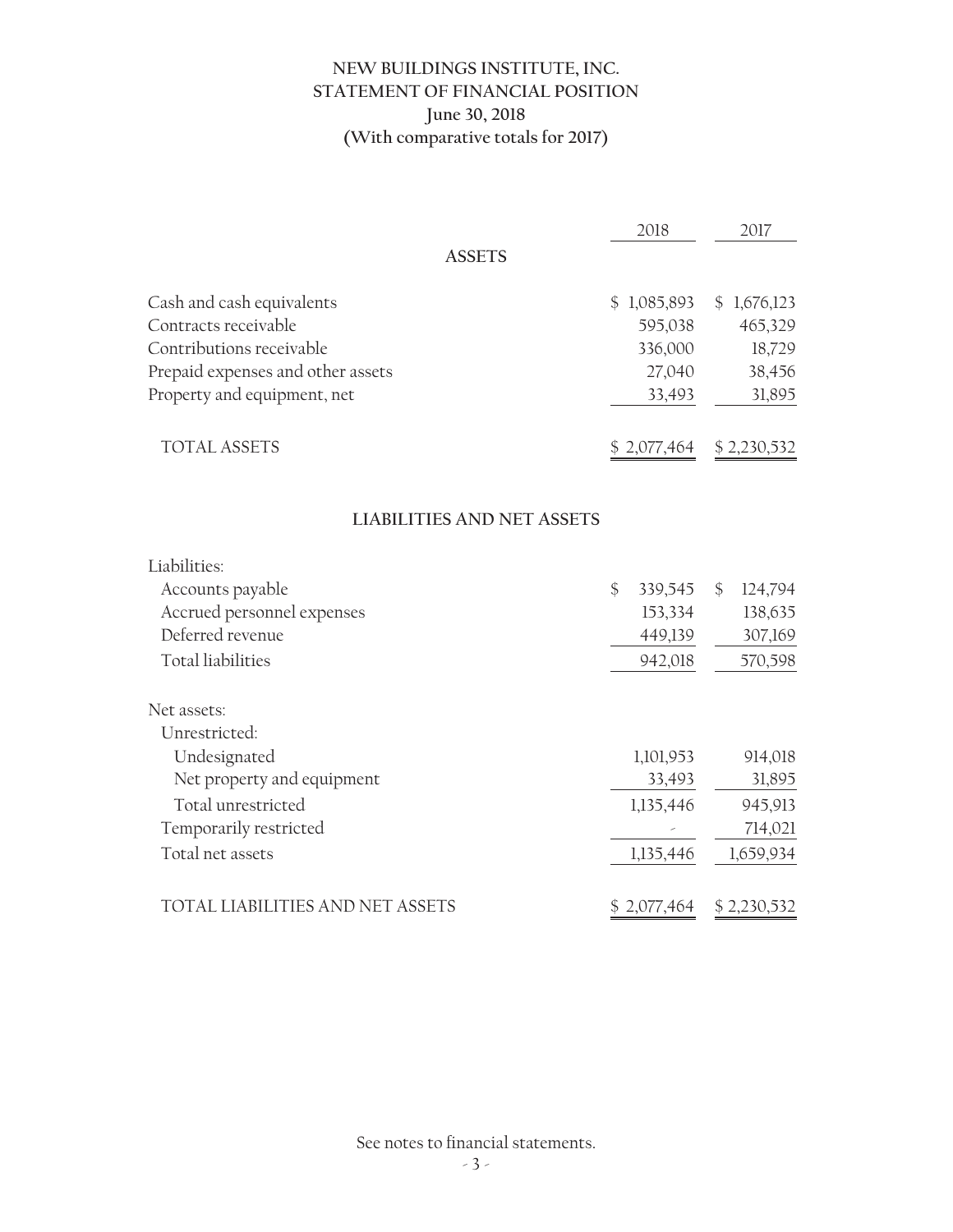# **NEW BUILDINGS INSTITUTE, INC. STATEMENT OF ACTIVITIES For the year ended June 30, 2018 (With comparative totals for 2017)**

|                                        |                 | Temporarily |                            | 2017            |
|----------------------------------------|-----------------|-------------|----------------------------|-----------------|
|                                        | Unrestricted    | Restricted  | Total                      | Total           |
| Support and revenue:                   |                 |             |                            |                 |
| Contract service revenues              | 2,070,788<br>\$ | \$          | 2,070,788<br>\$.           | \$<br>1,571,755 |
| Sponsorship revenues                   | 733,892         |             | 733,892                    | 573,085         |
| Grants                                 |                 |             |                            | 975,000         |
| Forum revenue                          | 132,583         |             | 132,583                    | 114,382         |
| Other income                           | 12,428          |             | 12,428                     | 16,001          |
| Net assets released from restrictions: |                 |             |                            |                 |
| Satisfaction of purpose restrictions   | 514,021         | (514, 021)  |                            |                 |
| Satisfaction of time restrictions      | 200,000         | (200,000)   |                            |                 |
| Total support and revenue              | 3,663,712       | (714, 021)  | 2,949,691                  | 3,250,223       |
| Expenses:                              |                 |             |                            |                 |
| Program services:                      |                 |             |                            |                 |
| Zero energy development                | 851,374         |             | 851,374                    | 812,614         |
| Codes and policy                       | 774,071         |             | 774,071                    | 486,284         |
| Building and program innovation        | 1,406,091       |             | 1,406,091                  | 880,683         |
| Total program services                 | 3,031,536       |             | 3,031,536                  | 2,179,581       |
| Management and general                 | 337,433         |             | 337,433                    | 467,792         |
| Fundraising                            | 105,210         |             | 105,210                    | 79,788          |
| Total expenses                         | 3,474,179       |             | 3,474,179                  | 2,727,161       |
| Change in net assets                   | 189,533         | (714, 021)  | (524, 488)                 | 523,062         |
| Net assets:                            |                 |             |                            |                 |
| Beginning of the year                  | 945,913         | 714,021     | 1,659,934                  | 1,136,872       |
| End of the year                        | 1,135,446<br>\$ | \$          | 1,135,446<br>$\mathcal{S}$ | 1,659,934<br>\$ |

See notes to financial statements.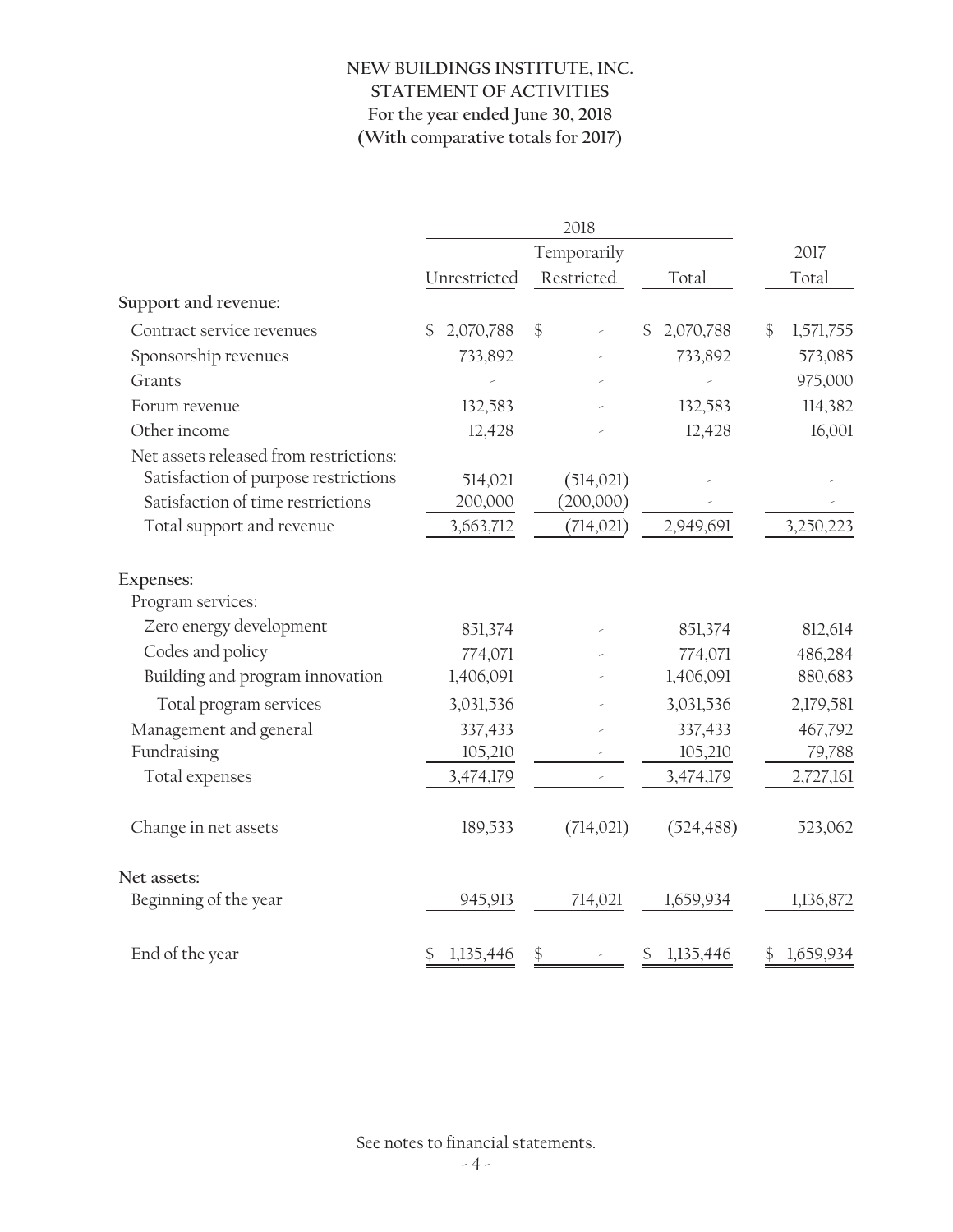STATEMENT OF FUNCTIONAL EXPENSES **STATEMENT OF FUNCTIONAL EXPENSES** NEW BUILDINGS INSTITUTE, INC. **NEW BUILDINGS INSTITUTE, INC.** (With comparative totals for 2017) **(With comparative totals for 2017)**For the year ended June 30, 2018 **For the year ended June 30, 2018**

|                                      |             |                  |              | 2018        |             |             |             |             |
|--------------------------------------|-------------|------------------|--------------|-------------|-------------|-------------|-------------|-------------|
|                                      |             | Program Services |              |             |             |             |             |             |
|                                      |             | Codes            | Building and | Total       |             |             |             |             |
|                                      | Zero Energy | and              | Program      | Program     | Management  |             |             | 2017        |
|                                      | Development | Policy           | Innovation   | Services    | and general | Fundraising | Total       | Total       |
| Salaries and related expenses        | 540,570     | \$620,684        | 439,285      | \$1,600,539 | 252,547     | 93,386      | \$1,946,472 | 1,716,195   |
| Project subcontractors               | 5,463       | 54,419           | 890,253      | 950,135     |             |             | 950,135     | 509,571     |
| Project direct costs                 | 228,638     | 18,905           | 17,505       | 265,048     |             |             | 265,048     | 193,064     |
| Professional fees                    | 3,756       | 3,765            | 2,312        | 9,833       | 24,442      | 06+         | 34,765      | 38,633      |
| Office supplies, telephone and other | 35,088      | 32,359           | 25,550       | 92,997      | 30,504      | 2,789       | 126,290     | 82,435      |
| Occupancy                            | 20,448      | 22,076           | 18,462       | 60,986      | 11,077      | 7,177       | 79,240      | 76,451      |
| Other                                | 14,196      | 18,000           | 10,046       | 42,242      | 17,354      | 829         | 60,425      | 46,502      |
| Bad debt expense                     |             |                  |              |             |             |             |             | 53,565      |
| Depreciation and amortization        | 3,215       | 3,863            | 2,678        | 9,756       | 1,509       | 539         | 11,804      | 10,745      |
| Total expenses                       | 851,374     | 774,071          | \$1,406,091  | \$3,031,536 | 337,433     | 105,210     | \$3,474,179 | \$2,727,161 |

See notes to financial statements. See notes to financial statements.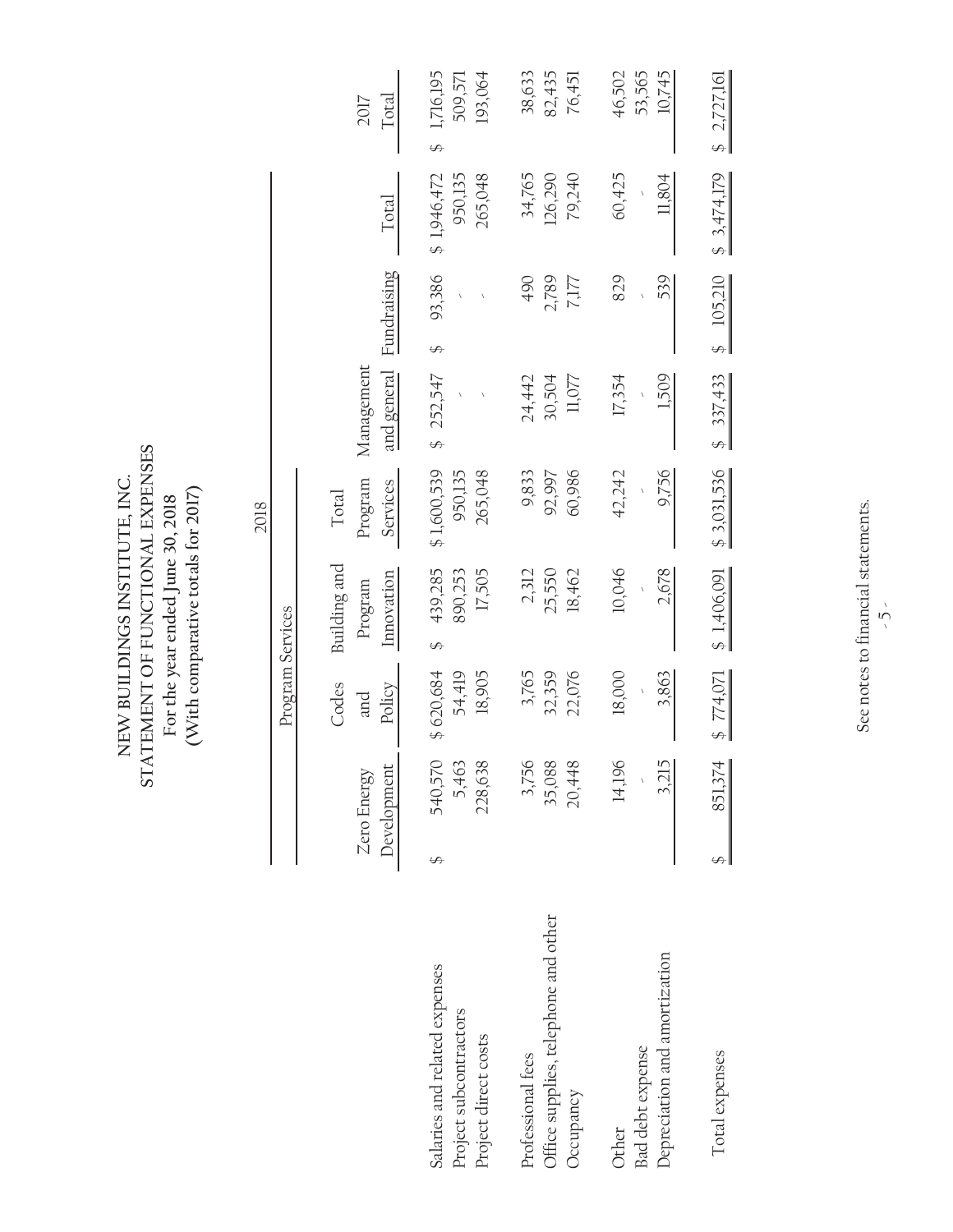# **NEW BUILDINGS INSTITUTE, INC. STATEMENT OF CASH FLOWS For the year ended June 30, 2018 (With comparative totals for 2017)**

|                                                                                                          |               | 2018            | 2017          |
|----------------------------------------------------------------------------------------------------------|---------------|-----------------|---------------|
|                                                                                                          |               |                 |               |
| Cash flows from operating activities:                                                                    |               |                 |               |
| Cash received from contractors                                                                           | $\mathcal{S}$ | 1,765,779       | \$1,686,779   |
| Cash received from sponsors, grantors and other                                                          |               | 875,832         | 1,676,471     |
| Cash received from interest                                                                              |               | 3,071           | 1,997         |
| Cash paid for payroll and related expenses                                                               |               | (1, 931, 774)   | (1,685,787)   |
| Cash paid for other operating expenses                                                                   |               | (1,289,735)     | (920, 663)    |
| Net cash provided by (used in) operating activities                                                      |               | (576,827)       | 758,797       |
| Cash flows from investing activities:                                                                    |               |                 |               |
| Purchase of property and equipment                                                                       |               | (13, 403)       |               |
| Net cash used in investing activities                                                                    |               | (13, 403)       |               |
| Net increase (decrease) in cash and cash equivalents                                                     |               | (590, 230)      | 758,797       |
| Cash and cash equivalents - beginning of year                                                            |               | 1,676,123       | 917,326       |
| Cash and cash equivalents - end of year                                                                  |               | 1,085,893       | 1,676,123     |
| Reconciliation of change in net assets to net cash<br>provided by (used in) operating activities:        |               |                 |               |
| Change in net assets                                                                                     | $\mathcal{S}$ | $(524, 488)$ \$ | 523,062       |
| Adjustments to reconcile change in net assets to net<br>cash provided by (used in) operating activities: |               |                 |               |
| Depreciation and amortization                                                                            |               | 11,804          | 10,745        |
| Bad debt expense                                                                                         |               |                 | 53,565        |
| (Increase) decrease in:                                                                                  |               |                 |               |
| Contracts receivable                                                                                     |               | (129,708)       | 20,034        |
| Contributions receivable                                                                                 |               | (317, 271)      | 49,711        |
| Prepaid expenses and other assets                                                                        |               | 11,416          | (24, 834)     |
| Increase (decrease) in:                                                                                  |               |                 |               |
| Accounts payable                                                                                         |               | 214,751         | 50,826        |
| Accrued personnel expenses                                                                               |               | 14,699          | 30,409        |
| Deferred revenue                                                                                         |               | 141,970         | 45,279        |
| Net cash provided by (used in) operating activities                                                      | \$            | (576,827)       | \$<br>758,797 |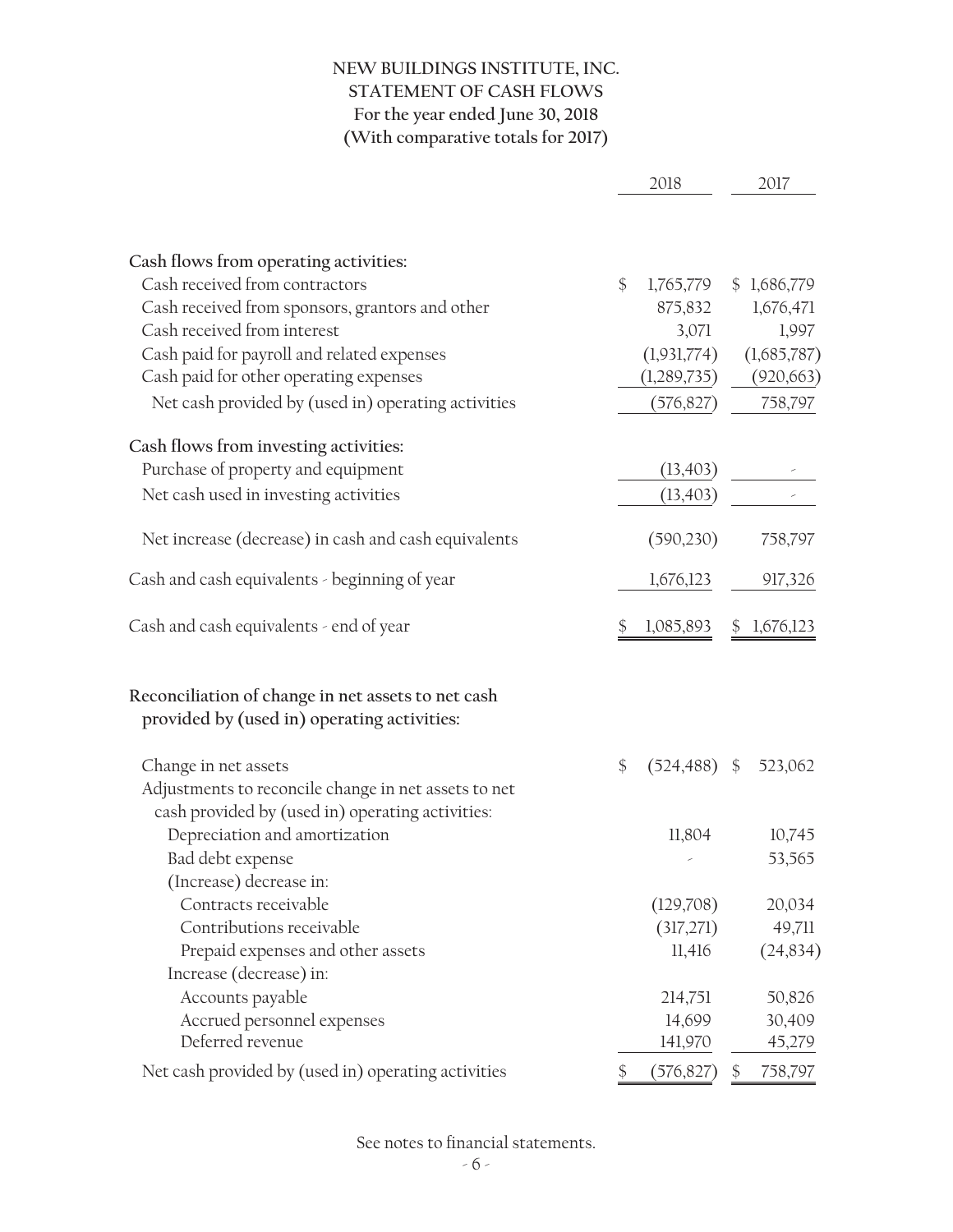# **1. NATURE OF THE ORGANIZATION AND SUMMARY OF SIGNIFICANT ACCOUNTING POLICIES**

## Nature of Organization

New Buildings Institute, Inc. (the Institute) is an independent, nonprofit organization founded in 1997 dedicated to making buildings better for people and the environment. The Institute promotes energy efficiency in buildings through policy development, research, training programs, and the development of guidelines and codes. The Institute works with national, regional, state, and utility groups, and serves as a "carrier" of ideas among states and regions regarding efficient, effective, and "advanced" buildings.

The Institute's programs are as follows:

# **Zero Energy Development:**

The Institute's thought leadership, research, project tracking, education, communications, convening and networking on "Getting to Zero" focuses on driving higher numbers of zero net energy buildings. This program utilizes these multiple strategy areas to help build market capability, raise awareness and create advocates that will continue the current momentum for a transformation of the built environment to a standard of ultra-efficient buildings that consume only as much energy as they produce through clean, renewable resources located onsite and within the community.

# **Codes and Policy:**

Energy codes continue to be a crucial lever in transforming markets for high performance buildings. The Institute's work in this program area includes strengthening model building energy codes and increasing use and usefulness. The Institute also develops the necessary thought leadership to overcome critical issues that are hindering code advancement and create the technical basis for progressive code and policy approaches, such as stretch and outcome-based codes. The Institute works directly with leading jurisdictions to implement and increase compliance with these advanced code and policy strategies, as well as to develop code and policy roadmaps.

# **Building and Program Innovation:**

Under its Building and Program Innovation program, the Institute develops the technical analyses, tools and guidance that provide critical support for building owners, practitioners, utilities and advanced jurisdictions that want to create or enhance programs that favor ultra-efficiency in commercial buildings. Examples include building science research, technology assessment, building standards and tools development, training and services, including the *New Construction and Multifamily Guides*, building portfolio diagnostic assessments using *FirstView*, modeling protocols and a building and code energy performance scale called *zEPI*.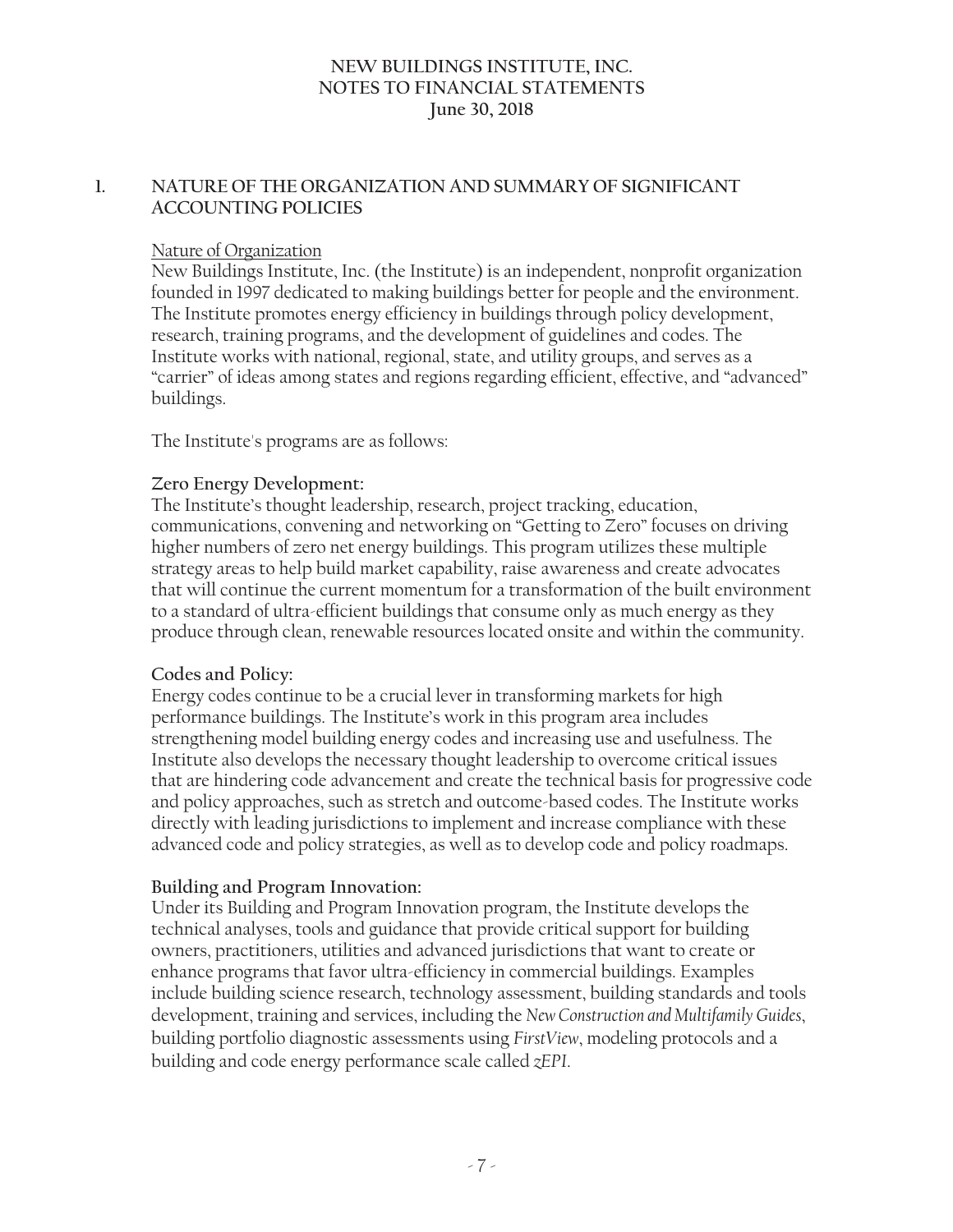# **1. NATURE OF THE ORGANIZATION AND SUMMARY OF SIGNIFICANT ACCOUNTING POLICIES, Continued**

## Basis of Presentation

Net assets and all balances and transactions are presented based on the existence or absence of donor-imposed restrictions. Accordingly, the net assets of the Institute and changes therein are classified and reported as unrestricted or temporarily restricted net assets. Unrestricted net assets are those that are not subject to donor-imposed stipulations. Temporarily restricted net assets are subject to donor-imposed stipulations that will be met, either by actions of the Institute and/or the passage of time.

#### Cash and Cash Equivalents

For purposes of the statement of cash flows, the Institute considers all highly liquid investments available for current use with maturities of three months or less at the time of purchase to be cash equivalents.

#### Contracts Receivable

Contracts receivable are unsecured and reported at the amount management expects to collect on balances outstanding at year-end. Based on an assessment of the credit history with those having outstanding balances and current relationships with them, an estimate is made of the portion of the balance that may not be collected. Receivables are written off as a charge to the allowance when management deems the balance is uncollectible. As of June 30, 2018, management believes all receivables as collectible and no allowance for uncollectible accounts is deemed necessary.

Contracts receivable over 90 days at June 30, 2018 and 2017 were approximately \$125,500 and \$131,000, respectively.

# Contributions Receivable

Contributions, which include unconditional promises to give (pledges), are recognized as revenues in the period the Institute is notified of the commitment. Conditional promises to give are not recognized until they become unconditional, that is when the conditions on which they depend are substantially met. Bequests are recorded as revenue at the time the Institute has an established right to the bequest and the proceeds are measurable. All contributions receivable are expected to be collected within one year.

# Property and Equipment

Acquisitions of property and equipment in excess of \$1,000 are capitalized. Property and equipment purchased are recorded at cost. Donated assets are reflected as contributions at their estimated values on the date received.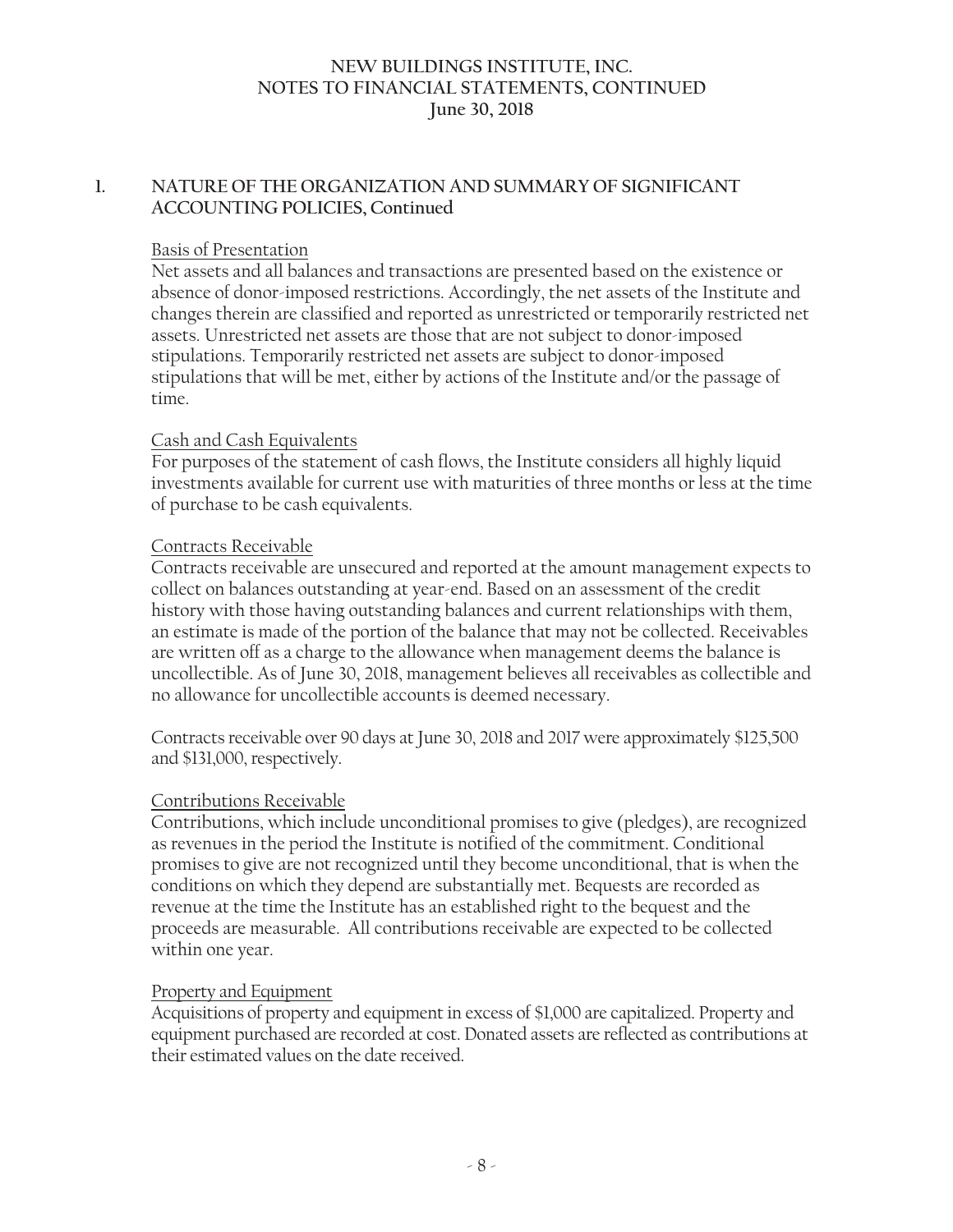## **1. NATURE OF THE ORGANIZATION AND SUMMARY OF SIGNIFICANT ACCOUNTING POLICIES, Continued**

#### Depreciation

Depreciation of property and equipment is calculated using the straight-line method over the estimated useful lives of the assets which range from three to five years.

#### Restricted and Unrestricted Revenue and Support

Contributions received are recorded as unrestricted, temporarily restricted, or permanently restricted support, depending on the existence and/or nature of any donor restrictions. Donor-restricted support is reported as an increase in temporarily or permanently restricted net assets, depending on the nature of the restriction. When a restriction expires (that is, when a stipulated time restriction ends or purpose restriction is accomplished), temporarily restricted net assets are reclassified to unrestricted net assets and reported in the statement of activities as net assets released from restrictions.

#### Revenue Recognition

Revenue associated with contracts and fee for service arrangements is recorded when services are performed. Monies received in advance of providing services or incurring expenses are recorded as deferred revenue until earned.

# Expense Allocation

The costs of providing various programs and other activities have been summarized on a functional basis in the statement of activities and in the statement of functional expenses. Accordingly, certain costs have been allocated among the programs and supporting services benefited.

#### Income Tax Status

New Buildings Institute, Inc. is a nonprofit corporation exempt from income tax under section  $501(c)(3)$  of the Internal Revenue Code and applicable state law. No provision for income taxes is made in the accompanying financial statements, as the Institute has no activities subject to unrelated business income tax. The Institute is not a private foundation.

The Institute follows the provisions of FASB ASC *Topic Accounting for Uncertainty in Income Taxes.* Management has evaluated the Institute's tax positions and concluded that there are no uncertain tax positions that require adjustment to the financial statements to comply with provisions of this Topic.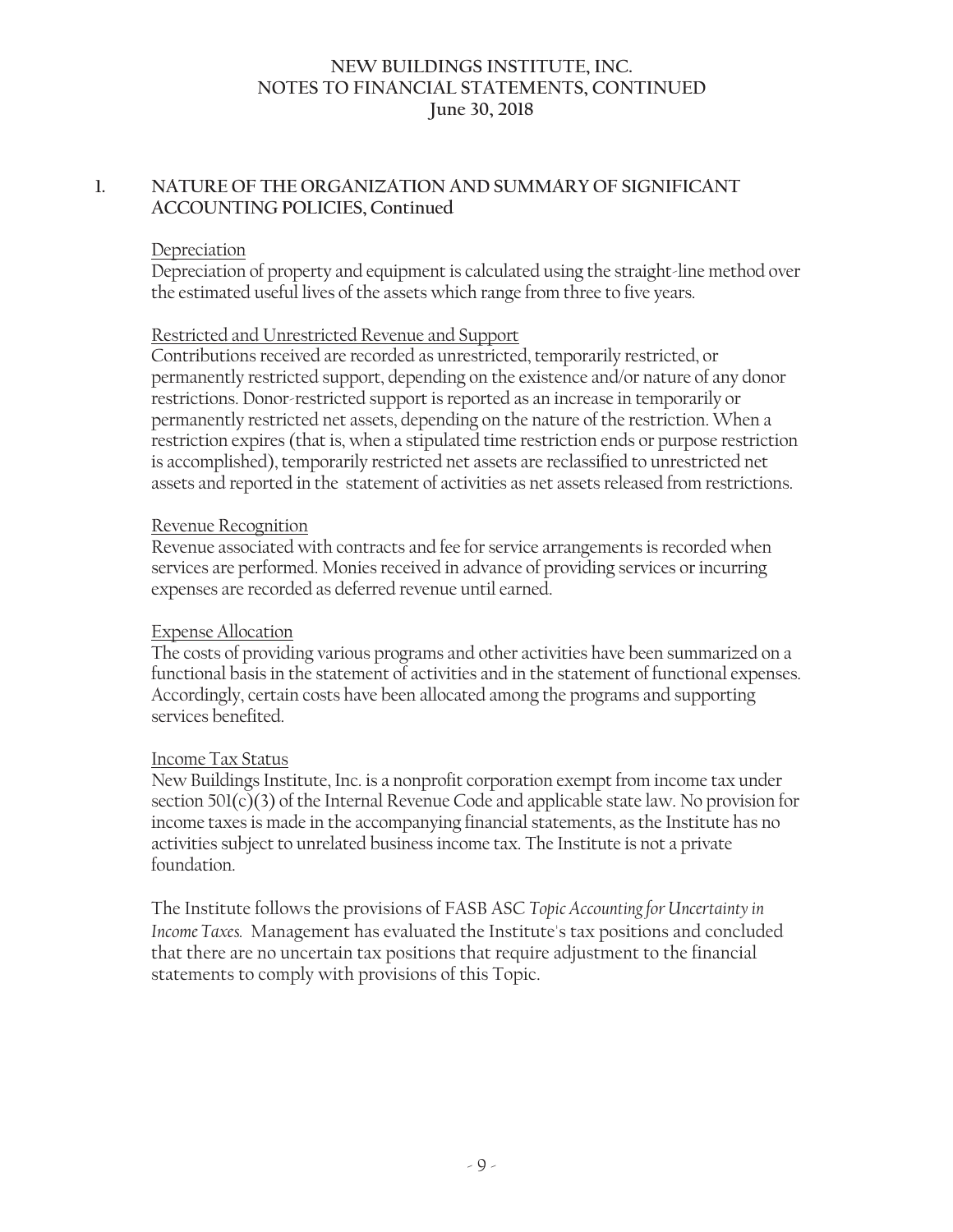## **1. NATURE OF THE ORGANIZATION AND SUMMARY OF SIGNIFICANT ACCOUNTING POLICIES, Continued**

#### Use of Estimates

The preparation of the financial statements in conformity with U.S. generally accepted accounting principles requires management to make estimates and assumptions that affect the reported amounts of assets and liabilities and disclosure of contingent assets and liabilities at the date of the financial statements and the reported amounts of revenues and expenses during the reporting period. Actual results could differ from those estimates.

# Summarized Financial Information for 2017

The financial information as of June 30, 2017 and for the year then ended is presented for comparative purposes and is not intended to be a complete financial statement presentation.

#### Subsequent Events

The Institute has evaluated all other subsequent events through October 30, 2018, the date the financial statements were available to be issued.

# **2. PROPERTY AND EQUIPMENT**

Property and equipment consist of the following at June 30, 2018 and 2017:

|                                           | 2018      | 2017 |           |
|-------------------------------------------|-----------|------|-----------|
| Office equipment and furniture            | 28,853    |      | \$15,451  |
| Software and website                      | 41,965    |      | 41,965    |
| Total property and equipment              | 70,818    |      | 57,416    |
| Accumulated depreciation and amortization | (37, 325) |      | (25, 521) |
| Property and equipment, net               | 33,493    |      | \$31,895  |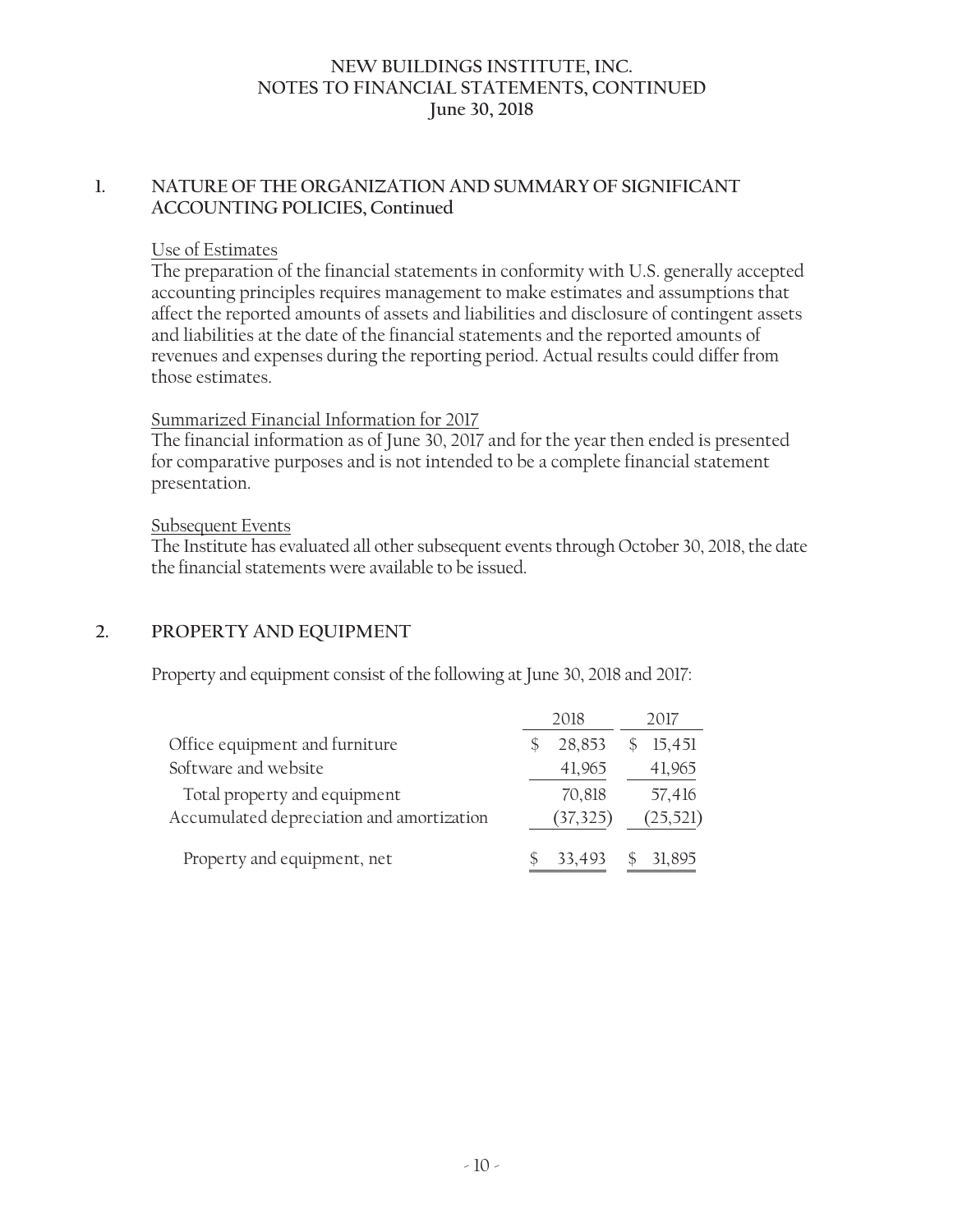#### **3. LINE OF CREDIT**

The Institute had a \$150,000 line of credit with a financial institution. Interest payments were due monthly on the outstanding balance at a variable rate equal to the lender's prime rate (5.25% as of June 30, 2018). The line of credit was secured by all accounts and equipment of the Institute and matured October 2017. At June 30, 2018, the line of credit had not been renewed but was in the process of being reinstated.

# **4. TEMPORARILY RESTRICTED NET ASSETS**

Temporarily restricted net assets consist of the following at June 30, 2018 and 2017:

|                                                  | 2018 |                           | 2017    |  |
|--------------------------------------------------|------|---------------------------|---------|--|
| Time Restricted:                                 |      |                           |         |  |
| Restricted for July 1, 2017 - June 30, 2018      | \$.  | $\mathcal{A}=\mathcal{A}$ | 200,000 |  |
| <b>Purpose Restricted:</b>                       |      |                           |         |  |
| Catalyzing Transformation of the Building Sector |      |                           |         |  |
| for a Low-Carbon Future                          |      |                           | 514,021 |  |
| Total temporarily restricted net assets          |      |                           | 714,021 |  |

# **5. LEASE COMMITMENT**

The Institute leased its administrative offices under an operating lease which expired June 2018 for approximately \$6,200 per month. The lease was renewed subsequent to year-end through April 2021 at approximately \$6,600 per month. There is an option to renew for an additional year at the end of the lease term. Rent expense approximated \$79,000 and \$76,000 for the years ended June 30, 2018 and 2017, respectively.

Future lease obligations under the new lease approximate the following:

| 2021  | 69,200  |  |
|-------|---------|--|
| Total | 227,700 |  |